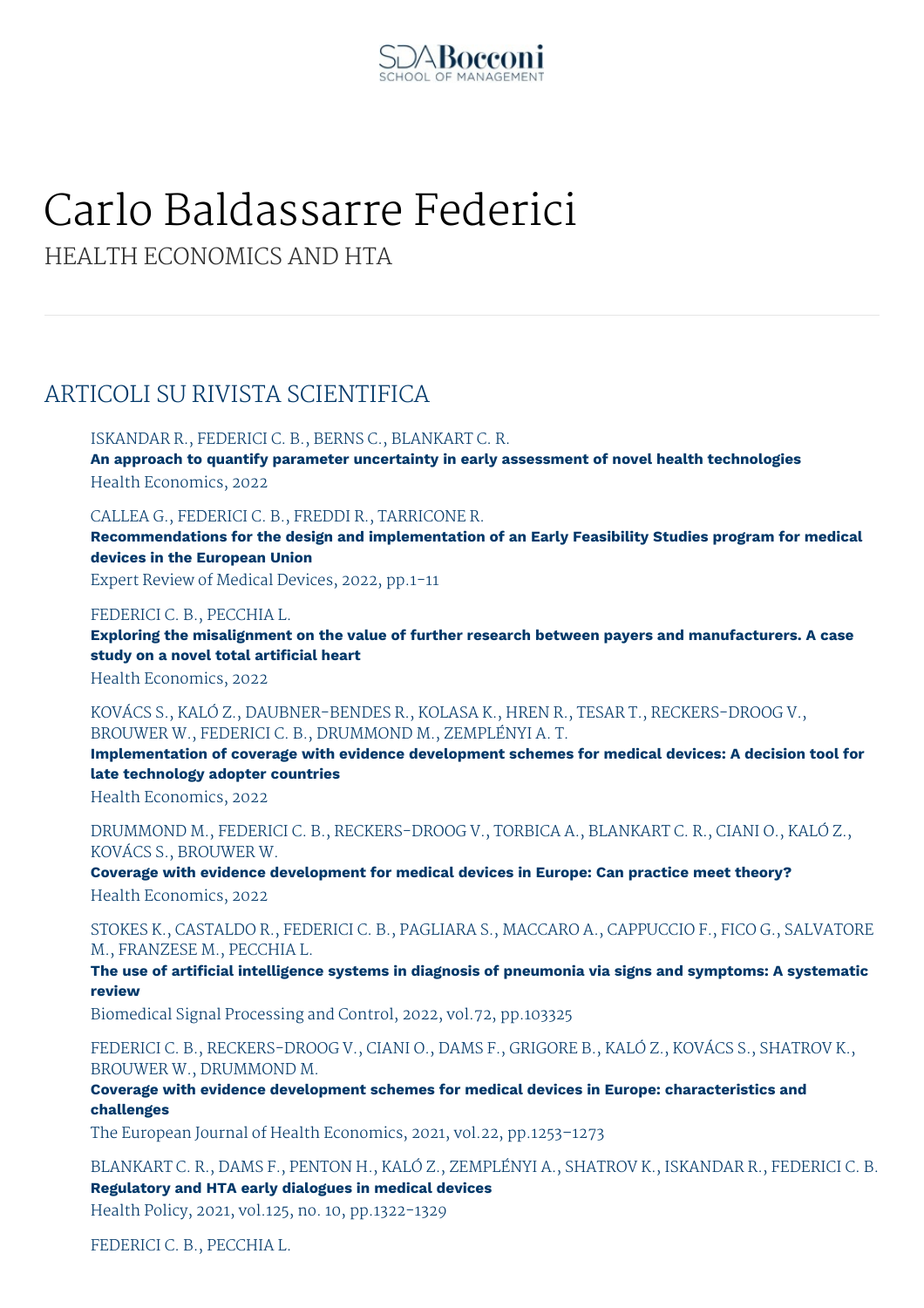**Early health technology assessment using the MAFEIP tool. A case study on a wearable device for fall prediction in elderly patients**

Health and Technology, 2021, vol.11, no. 5, pp.995-1002

FATTORE G., FEDERICI C. B., DRUMMOND M., MAZZOCCHI M., DETZEL P., HUTTON Z. V., SHANKAR B. **Economic evaluation of nutrition interventions: Does one size fit all?**

Health Policy, 2021, vol.125, no. 9, pp.1238-1246

FORNARO G., FEDERICI C. B., ROGNONI C., CIANI O. **Broadening the Concept of Value: A Scoping Review on the Option Value of Medical Technologies** Value in Health, 2021, vol.24, no. 7, pp.1045-1058

FEDERICI C. B., FORNARO G., ROEHR C. C.

**Cost-saving effect of early less invasive surfactant administration versus continuous positive airway pressure therapy alone for preterm infants with respiratory distress syndrome** European Journal of Hospital Pharmacy, 2021, pp.ejhpharm-2020-002465

TARRICONE R., AMATUCCI F., ARMENI P., BANKS H., BORSOI L., CALLEA G., CIANI O., COSTA F., FEDERICI C. B., TORBICA A., MARLETTA M.

**Establishing a national HTA program for medical devices in Italy: Overhauling a fragmented system to ensure value and equal access to new medical technologies**

Health Policy, 2021, vol.125, no. 5, pp.602-608

DRUMMOND M., FEDERICI C. B., BUSINK E., APEL C., KENDZIA D., BROUWER W.

**Performance-based risk-sharing agreements in renal care: current experience and future prospects** Expert Review of Pharmacoeconomics & Outcomes Research, 5 Marzo, 2021, pp.1-13

GRIGORE B., CIANI O., DAMS F., FEDERICI C. B., DE GROOT S., MÖLLENKAMP M., RABBE S., SHATROV K., ZEMPLENYI A., TAYLOR R. S.

**Surrogate Endpoints in Health Technology Assessment: An International Review of Methodological Guidelines**

PharmacoEconomics, 2020, vol.38, no. 10, pp.1055-1070

BARCHIESI M., BULGHERONI M., FEDERICI C. B., CASELLA F., MEDICO M. D., TORZILLO D., POPESCU J. V., TARRICONE R., COGLIATI C.

**Impact of point of care ultrasound on the number of diagnostic examinations in elderly patients admitted to an internal medicine ward**

European Journal of Internal Medicine, 2020, vol.79, pp.88-92

PIRC E., FEDERICI C. B., BOŠNJAK M., PERIC B., REBERŠEK M., PECCHIA L., GLUMAC N., CEMAŽAR M., SNOJ M., SERŠA G., MIKLAVCIC D.

**Early Cost-effectiveness Analysis of Electrochemotherapy as a Prospect Treatment Modality for Skin Melanoma**

Clinical Therapeutics, 2020, vol.42, no. 8, pp.1535-1548.e2

RECKERS-DROOG V., FEDERICI C. B., BROUWER W., DRUMMOND M.

**Challenges with coverage with evidence development schemes for medical devices: A systematic review** Health Policy and Technology, 2020, vol.9, no. 2, pp.146-156

CIANI O., FEDERICI C. B.

**Value Lies in the Eye of the Patients: The Why, What, and How of Patient-Reported Outcomes Measures** Clinical Therapeutics, Gennaio, 2020, vol.42, no. 1, pp.25-33

CIANI O., FEDERICI C. B., FORNARO G., ROGNONI C.

**Value-based healthcare: Il nuovo approccio di AIFA alla determinazione multidimensionale del valore** Global & Regional Health Technology Assessment: Italian; Northern Europe and Spanish, 2020, vol.7, no. 1, pp.9-13

FEDERICI C. B., DETZEL P., PETRACCA F., DAINELLI L., FATTORE G.

**The impact of food reformulation on nutrient intakes and health, a systematic review of modelling studies** BMC Nutrition, 2019, vol.5, no. 2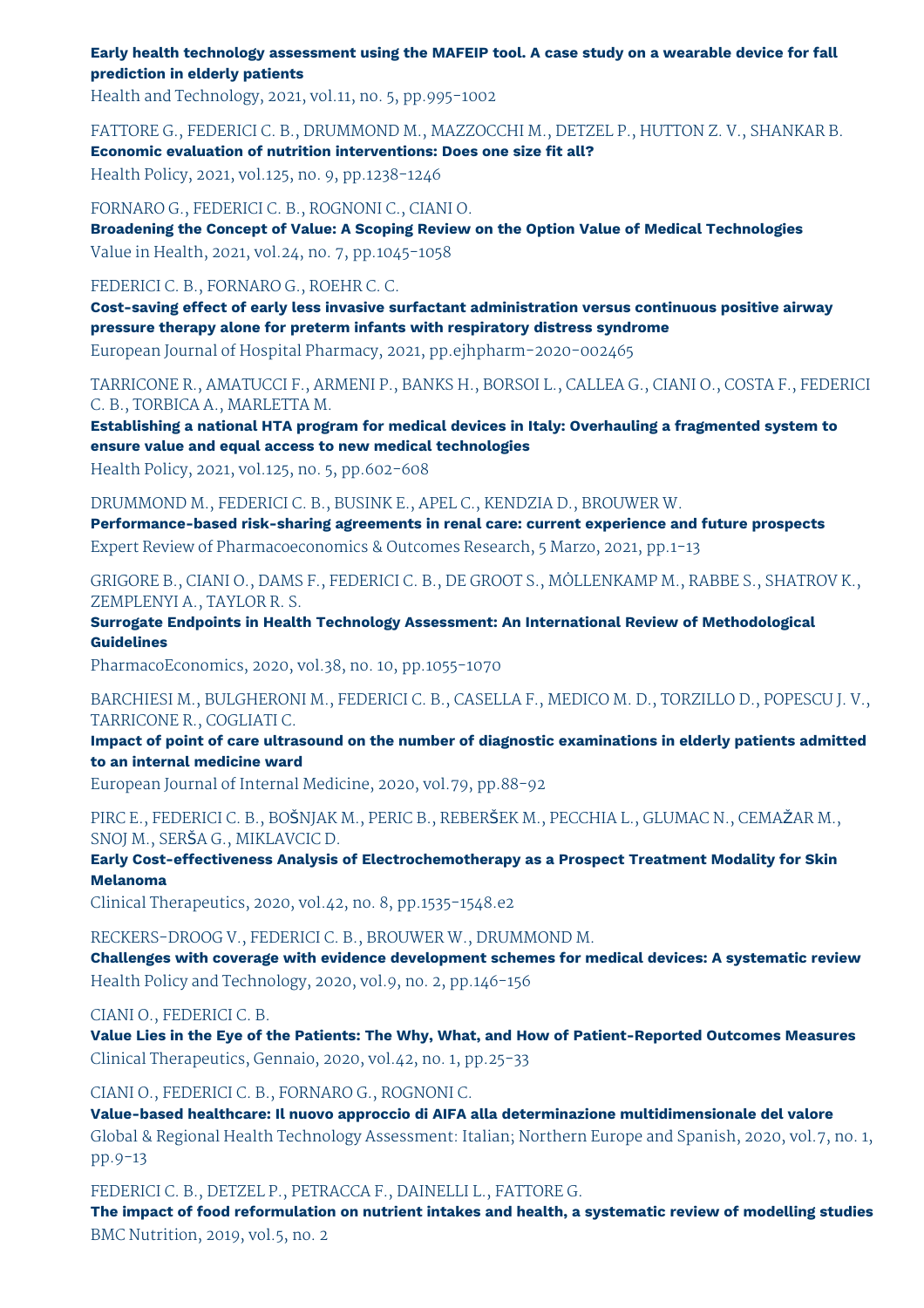FEDERICI C. B., PEREGO F., BORSOI L., CROSTA V., ZANICHELLI A., GIDARO A., TARRICONE R., CICARDI M. **Costs and effects of on-demand treatment of hereditary angioedema in Italy: a prospective cohort study**

**of 167 patients**

BMJ, 2018, vol.8, no. 7, pp.e022291

POLISENA J., CASTALDO R., CIANI O., FEDERICI C. B., BORSCI S., RITROVATO M., CLARK D., PECCHIA L. **Health Technology Assessment Methods Guidelines For Medical Devices: How Can We Address The Gaps? The International Federation Of Medical And Biological Engineering Perspective**

International Journal of Technology Assessment in Health Care, 2018, vol.34, no. 3, pp.276-289

FEDERICI C. B., CAVAZZA M., COSTA F., JOMMI C., DE BOER P. T.

**Health care costs of influenza-related episodes in high income countries: A systematic review** Plos One, 2018, vol.13, no. 9, pp.e0202787

## CONTRIBUTI IN VOLUME, CAPITOLI O SAGGI SCIENTIFICI

ARDITO V., CIANI O., FEDERICI C. B., FURNARI A., FINCH A., JOMMI C., MALANDRINI F., MEREGAGLIA M., TARRICONE R.

**Esiti di salute e performance del Servizio Sanitario Nazionale** in *Rapporto OASI 2021* Cergas (a cura di), Egea, chap. 7, pp.303-359, 2021

CIANI O., FEDERICI C. B., FURNARI A., PONGIGLIONE B., TARRICONE R. **Esiti di salute e performance del Servizio Sanitario Nazionale** in *Rapporto OASI 2020* CERGAS (a cura di), Egea, chap. 7, pp.291-343, 2020

CALLEA G., FEDERICI C. B., CIANI O., AMATUCCI F., BORSOI L., TARRICONE R., MARLETTA M.

**Integrating HTA Principles into Procurement of Medical Devices: The Italian National HTA Programme for Medical Devices** in *XV Mediterranean Conference on Medical and Biological Engineering and Computing – MEDICON 2019*

Jorge Henriques, Nuno Neves, Paulo de Carvalho (a cura di), Springer International Publishing, pp.1777- 1782, 2020

CIANI O., FEDERICI C. B.

**Introduction to economic evaluation and health technology assessment** in *Clinical Engineering Handbook* Iadanza, Ernesto (a cura di), Elsevier, pp.789-793, 2020

ARMENI P., COSTA F., CALLEA G., BORSOI L., CAVALLO M. C., CIANI O., FEDERICI C. B., TARRICONE R., TORBICA A.

**Dinamiche economiche e performance del settore dei dispositivi medici in Italia** in *Rapporto OASI 2019* CERGAS (a cura di), Egea, chap. 17, pp.643-680, 2019

CIANI O., FEDERICI C. B., FURNARI A., TARRICONE R. **Esiti di salute e performance del Servizio Sanitario Nazionale** in *Rapporto OASI 2019* CERGAS (a cura di), Egea, chap. 7, pp.275-312, 2019

CIANI O., FEDERICI C. B., FURNARI A., TARRICONE R.

**Gli esiti di salute del Servizio Sanitario Nazionale** in *Rapporto OASI 2018. Osservatorio sulle aziende e sul sistema sanitario italiano*

CERGAS (a cura di), Egea, pp.277-317, 2018

CIANI O., FEDERICI C. B., PECCHIA L.

The evaluation of medical devices: are we getting closer to solve the puzzle? A review of recent trends in *EMBEC & NBC 2017*

Hannu Eskola, Outi Väisänen, Jari Viik, Jari Hyttinen (a cura di), Springer Singapore, pp.916-919, 2018

BOSCOLO P., CIANI O., FEDERICI C., FURNARI A., TARRICONE R.

**Gli esiti di salute del Servizio Sanitario Nazionale** in *Rapporto OASI 2017. Osservatorio sulle aziende e sul sistema sanitario italiano*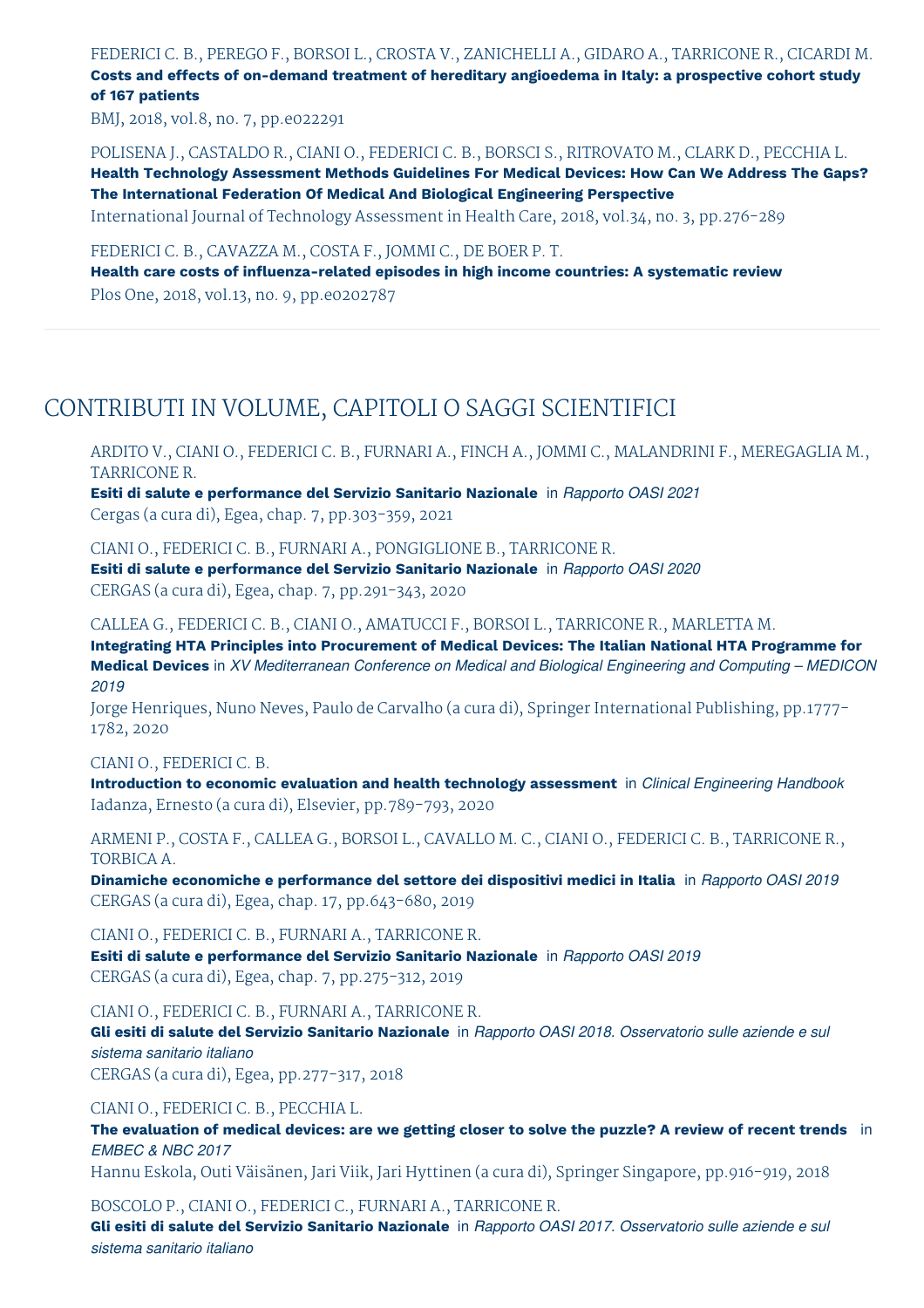CERGAS (a cura di), Egea, chap. 2, pp.29-87, 2017

TARRICONE R., CIANI O., AMATUCCI F., ARMENI P., BORSOI L., CALLEA G., COSTA F., FEDERICI C., TORBICA A., MARLETTA M. **Programma Nazionale HTA per dispositivi medici: prove tecniche di implementazione** in *Rapporto OASI 2017* CERGAS (a cura di), Egea, chap. 15, pp.535-553, 2017

CIANI O., FEDERICI C. B., TARRICONE R. **Current and Future Trends in the HTA of Medical Devices** in *XIV Mediterranean Conference on Medical and Biological Engineering and Computing 2016* Efthyvoulos Kyriacou, Stelios Christofides, Constantinos S. Pattichis (a cura di), Springer International Publishing, pp.1345-1348, 2016

#### COMMENTS, DISCUSSIONS, REPLIES SU RIVISTA

FEDERICI C. B., TORBICA A.

**Expanding the Role of Early Health Economic Modelling in Evaluation of Health Technologies Comment on "Problems and Promises of Health Technologies: The Role of Early Health Economic Modeling"** 2020, International Journal of Health Policy and Management

CURATELE DI NUMERI SPECIALI DI RIVISTE

ARMENI P., CALLEA G., FEDERICI C. B. **Pharmacoeconomics, Outcomes, and Health Policy Update** 2020, Clinical Therapeutics

## EDITORIALI IN RIVISTA

FEDERICI C. B., ARMENI P., CALLEA G. **A Value-based Revolution in Health Care: Perspectives, Challenges, and Emerging Approaches to Defining and Measuring the Value of Health Care Technologies** 2020, Clinical Therapeutics

### PROCEEDINGS/PRESENTATIONS

CALLEA G., FEDERICI C. B., FREDDI R., TARRICONE R. **Recommendations for the design and implementation of an Early Feasibility Studies program for medical devices in Italy**

*Italian Health Economics Association (AIES), 26th Annual Conference, 2-3 December, 2021, Milano, Italia*

FORNARO G., FEDERICI C. B., ROGNONI C., CIANI O.

**Broadening the Concept of Value: A Scoping Review on the Option Value of Medical Technologies** *EUHEA Conference (virtual), 9 July, 2020, Oslo, Norvegia*

ROGNONI C., FEDERICI C. B., CIANI O.